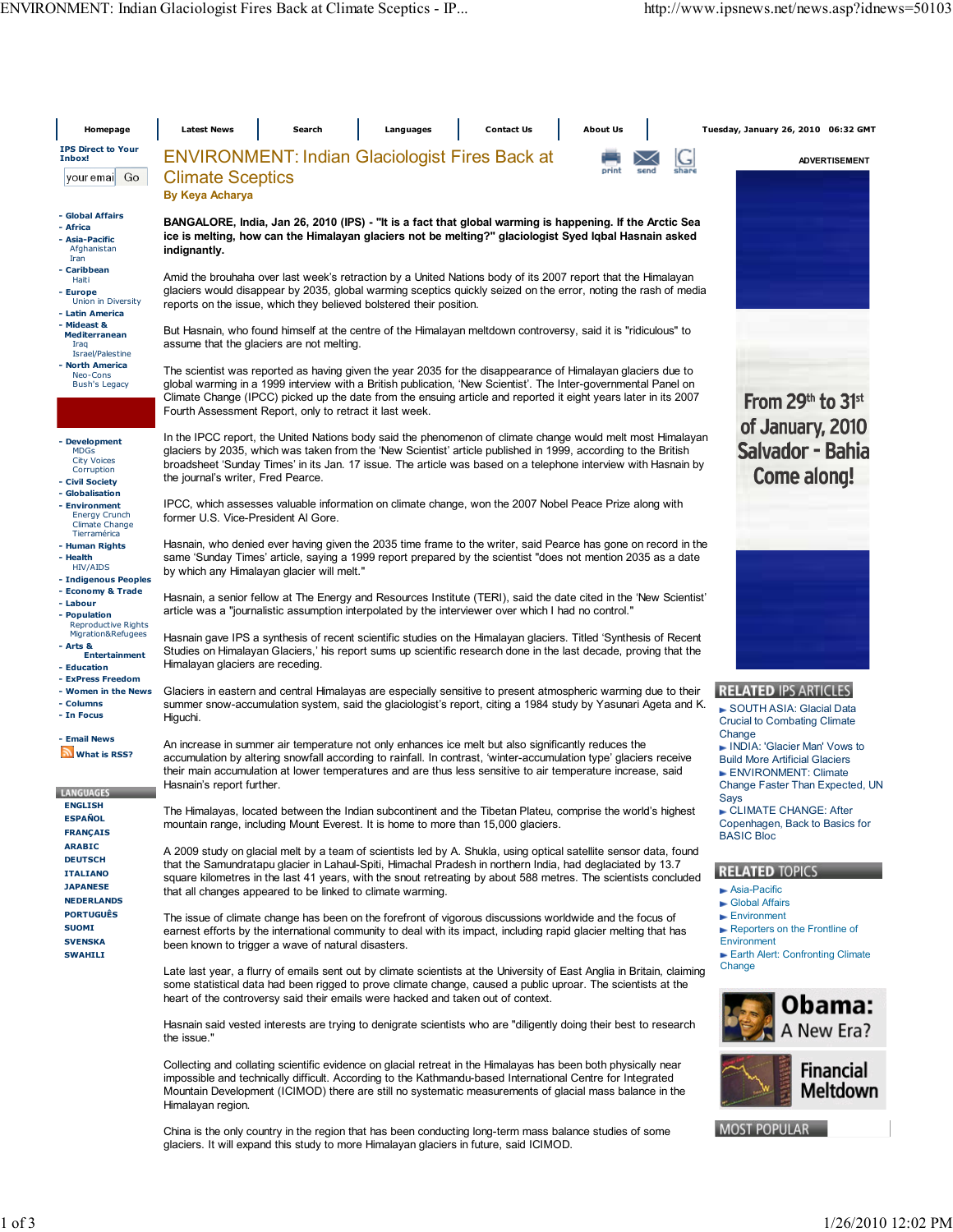In November 2009, accompanying a group of international journalists to Khardung La, India's highest pass, to observe the state of receding glaciers, Hasnain showed scientific evidence of glacial retreat at Chota Sigri in Himachal Pradesh, Drang Drung in Zanskar region of Ladakh, and in East Rathong in the eastern Himalaya.

Chota Sigri showed a sharp decline in the annual mass balance, with the glacier moving at 40 m per year in the higher reaches and at 25 m each year in the lower reaches.

"It is definitely shrinking," Hasnain told the group of European, American and South Asian journalists.

Along with Dr. Veerabhadra Ramanathan of the Scripps Institute of Oceanography at Woods Hole, Massachusetts, Hasnain also presented scientific evidence of how black carbon aerosols, contributing to the 'atmospheric brown cloud' phenomenon, was depositing itself on the Himalayan snows and causing temperature rise to accelerate even further than "normal" global warming.

In India, the Ministry of Environment and Forests appears to feel vindicated over its charge, made mid-2009, that the IPCC view had been "alarmist." IPCC chairman Rajendra Pachauri, who is also the director of TERI, had described the Ministry's report as based on 'voodoo science'.

The embarrassing debacle over the projected date of disappearance of the Himalayan glaciers has clouded discussions on the poor state of these ice masses, especially the smaller ones.

In Ladakh, in India's northernmost state of Jammu and Kashmir, retired rural development civil engineer Chewang Norphel quietly refutes claims that there is insufficient scientific data to prove that India's glaciers are receding.

"I am the scientific data," said Norphel. "I have seen, for instance, the size of the Khardung La glacier since I was a child: it was solid ice then," he told the international journalists' group in November 2009.

Norphel, known popularly as India's 'glacier man', has been building high- altitude water-conservation channels that freeze over as 'artificial glaciers' to beat the lack of water from the receding Himalayan glaciers. The Khardung La glacier is one example of Ladakh's melting glaciers, barely recognisable now as a glacier. Over 70 percent of Ladakh district's water supply is sourced in springtime from the melting snows off glaciers and is the sole source of water for irrigation for its remote mountain communities.

But in recent years, rising temperatures believed to have been spawned by climate change have resulted in decreasing snowfall in the upper-reach 'accumulation' zones of these glaciers, leading to reduced waters in the springtime.

A survey of 20 villages and 211 individuals over 65 years of age in Ladakh district, done by the French non-government organisation GERES (Groupe Energies Renouvelables, Environnement et Solidarités) showed over 90 percent of them saying that winters were now warmer.

Metereological data analysed from 1973 onwards by GERES shows a rise of 1 degree Celsius in the winter months in Ladakh, coupled with a sharp decline in snowfall and an equally sharp increase in mean summer temperatures in July, August and September.

The changing temperatures have already begun impacting the region's biodiversity and its communities, said the international conservation organisation Worldwide Fund for Nature (WWF).

"The breeding of the bar-headed goose and the Black-necked crane has not been on schedule in recent years," said Nisa Khatoon, project officer of WWF at Leh.

She added that migration routes of communities on the Tsokar lake at Leh, which weave the world-famous Pashmina shawls, "have become more frequented as these pastoral communities migrate due to degrading pastures."

(END)

Send your comments to the editor

| <b>News Feeds</b><br><b>RSS/XML</b>       |                                     |            |                |
|-------------------------------------------|-------------------------------------|------------|----------------|
| <b>Make IPS</b><br>News your<br>homepage! |                                     | your email | <b>SIGN UP</b> |
| <b>Free Email</b><br><b>Newsletters</b>   |                                     |            |                |
| <b>IPS Mobile</b>                         |                                     |            |                |
| <b>Text Only</b>                          |                                     |            |                |
|                                           | <b>READ IN IPSNEWS.NET &gt;&gt;</b> |            |                |

- HAITI: 'Adoption Not the Best Choice for Quake Orphans' SRI LANKA: Amid Furore, Central Bank Drops Plan to Relax Forex Rules
- CLIMATE CHANGE: Small Islands Await Haitian-Type Disaster
- **MIDEAST: Israel Crushes Local**
- Dissent, Attacks Global Criticism
- WORLD SOCIAL FORUM: Brazil -
- Another Power Is Possible
- **BOLIVIA: More Women in Parliament.**
- With Their Own Agenda ASIA: China-ASEAN Free Trade Area
- Sparks Cautious Optimism
- **HAITI: U.S. Opens Airport to More**
- Humanitarian Flights
- CLIMATE CHANGE: After Copenhagen, Back to Basics for BASIC Bloc
- SOUTH SUDAN: Changing of the Guard